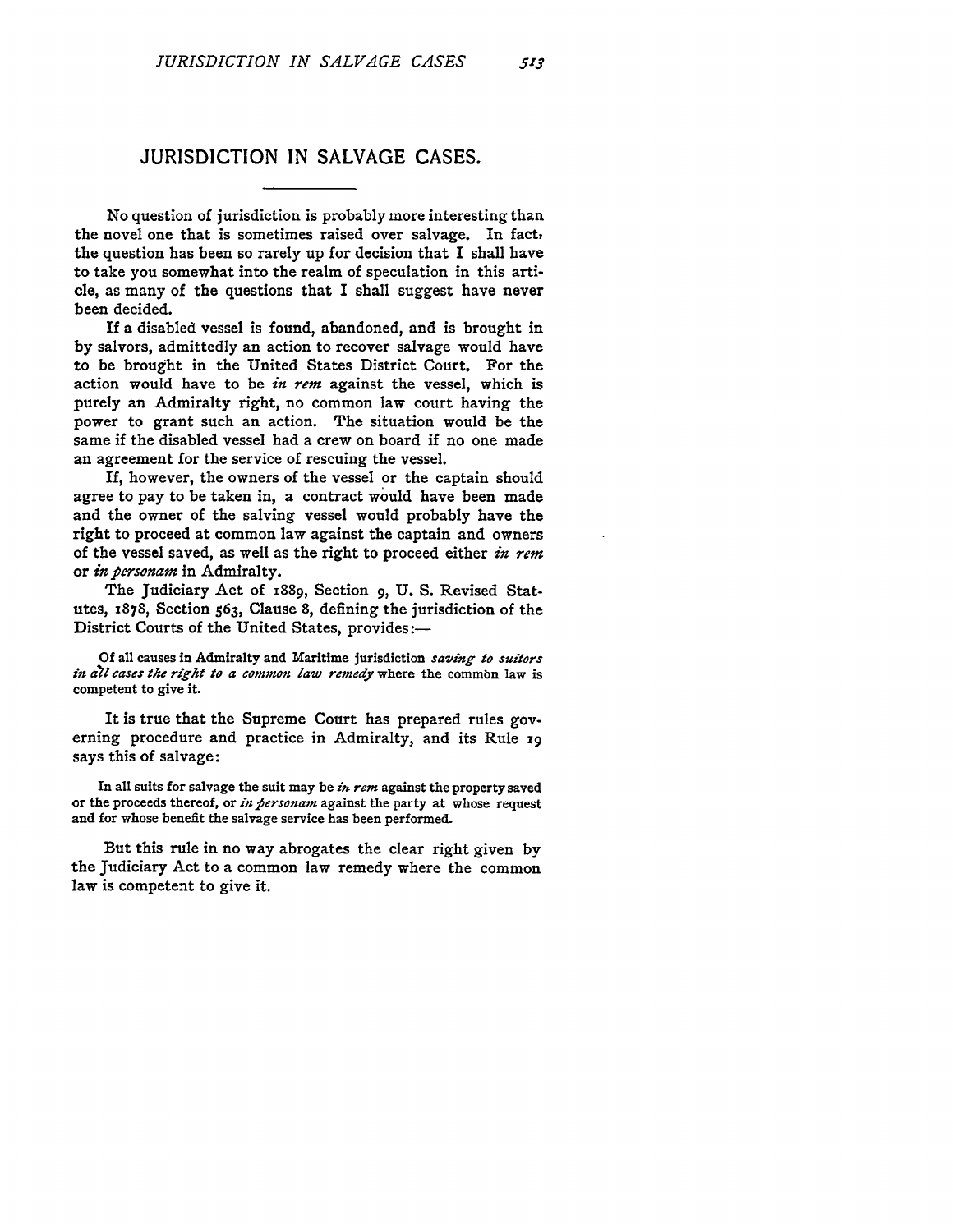Is not the common law competent to give a remedy to a suit on a contract to work on a disabled vessel and try and rescue her for an agreed price? Where would be the difference between such a contract and one to build a lighthouse for an agreed price? Would the situation be different if the contract to work on a disabled vessel with the hopes of saving her was to be paid for at so much a day? It wouldn't be if it were applied to the building of a lighthouse-why should it then when applied to the vessel? Both are contracts. But it may be said such work is dependent upon success for pay, so it is in a purely salvage suit, but just because compensation for the rescuing of a vessel where no contract has been made is dependent upon success and the saving of some property, it is no reason either by analogy or otherwise, why, where one agreed to pay either a lump sum or **by** day's pay for trying to bring in a disabled vessel that it should be dependent upon success unless success were made part of the contract.

Men who go out inder a contract for trying to tow in a vessel stranded on the coast are popularly termed salvors, but they are really only workmen and are in no different position in the law from stone masons who go out to build a lighthouse.

There is no logical reason why the pay of one in such a case should any more depend upon success than the pay of the other. If the lighthouse should blow down after being nearly completed, through no fault of the stone masons, they would be entitled to their pay just the same. In what different position, then, would the men be who went out to try and rescue the vessel even if they were not successful? They would be just as much entitled to pay under their contract as the stone masons would under theirs. But they would be entitled to no reward if successful as the element which enters into salvage cases is entirely eliminated by the contract.

It would therefore seem that if a vessel is rescued, no contract being made, the action would be exclusively in the Admiralty Court, but where a contract is made it may be either prosecuted in the Admiralty Court or in a Court of Common Law.

**A** little different situation arises where a vessel is sunk in a harbor or bay within easy access to the shore and no element of danger enters into the work in rescuing her. In such cases it has been held that the services rendered were not salvage services and that no lien for such services could be had against the vessel. **I**